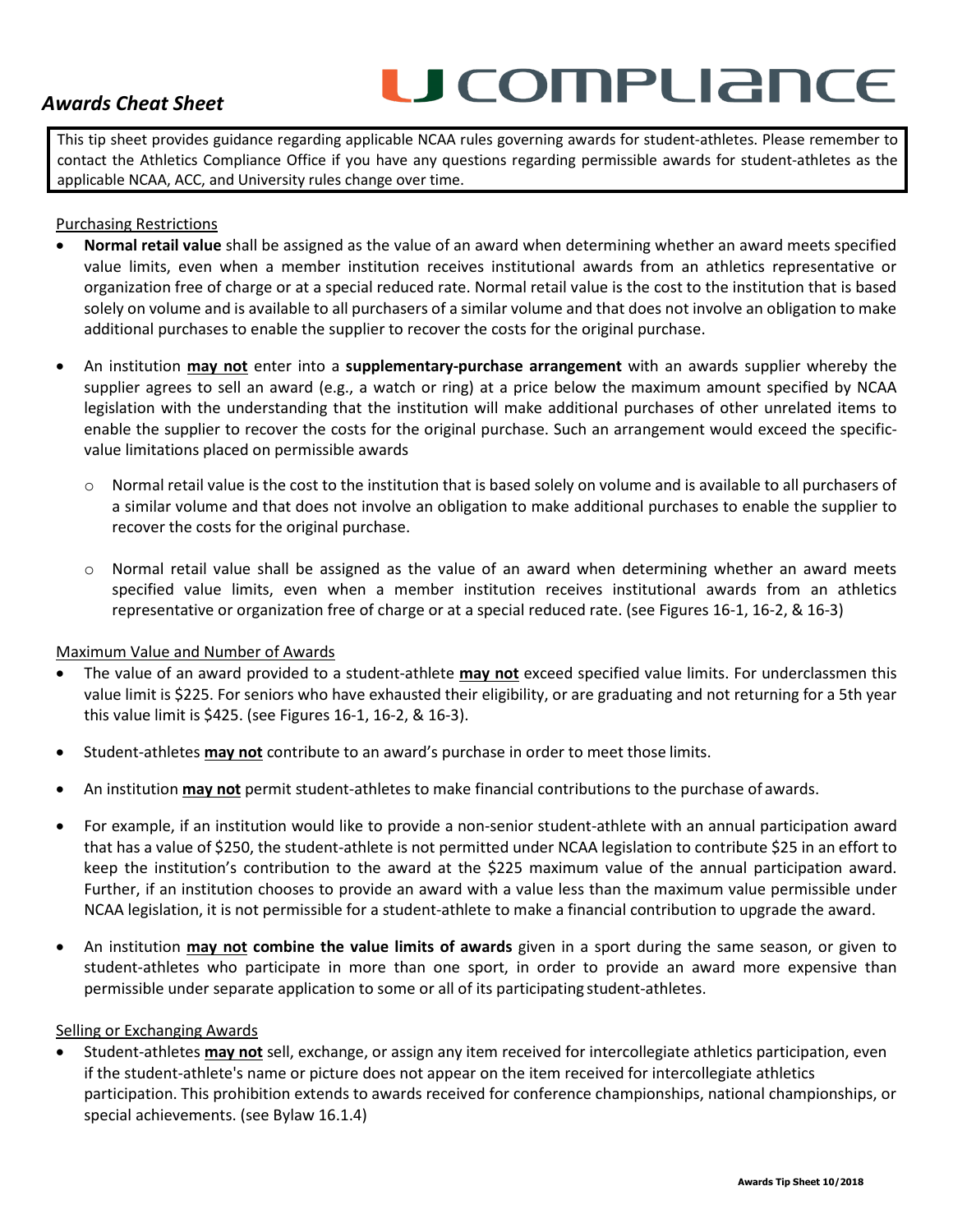# Uniformity of Awards

• Awards presented by a member institution, conference or other approved agency must be uniform for all team members receiving the same award.

# **Here is an example to illustrate uniformity of awards:**

The head women's soccer coach at Miami is placing orders for the student-athletes' participation gifts. Traditionally, the coaches have provided a jacket after a student-athlete's first year; blanket after the second; watch after the third and a ring to the seniors. Some of the seniors asked for a pendant instead of a ring.

*Is it permissible to provide some senior student-athletes with a ring and some with a pendant as long as the cost of each award does not exceed NCAA maximum limitations?*

No. Awards presented by a member institution, conference or other approved agency must be uniform for all team members receiving the award. A permissible awarding agency (e.g., member institution, management of event) may provide to student-athletes more than one type of an award (e.g., rings to seniors, watches to underclassmen), provided the award given is uniform within a category (e.g., all watches must be the same). [NCAA Bylaw 16.1.2 and S.I. - 12/13/91- Uniformity of awards to student-athletes]

# Special Event Participation Awards

• Special event participation awards may include awards that are based on a level of achievement (e.g., all- tournament award, finalist award, place-finish award) in the event, provided the **awards are uniform within each level and the combined value of all awards received for participation in the particular type of special event (e.g., conference championship; other established meets, tournaments and featured individual competition) does not exceed the maximum permissible value of such awards** (see Figure 16.1).

### Administrative Costs

• Administrative fees (e.g., tooling charges, tax, shipping and handling) for awards (e.g., national championship rings) that are separate from the value of the award do not need to be included when calculating the value of the award.

# Eligibility for Awards

- Athletics awards given to individual student-athletes shall be limited to those approved or administered by the member institution, its conference or an approved agency and shall be limited in value and number as specified per NCAA regulations.
- Awards received for intercollegiate athletics participation may not be sold, exchanged or assigned for another item of value, even if the student-athlete's name or picture does not appear on the award. NCAA Bylaw16.1.4.
- Awards for participation in intercollegiate athletics may be presented each year, limited in value and number as specified in Figure 16-1, but may not be provided to a student-athlete prior to the day of the institution's final home contest of the regular playing season in the particular sport. Awards for participation in special events may be provided only to student-athletes eligible to participate in the competition.
- Regular Season Conference Championship The total value of any single award received for a conference championship may not to exceed \$325 (NCAA Figure 16-2). Awards for winning a conference championship based on regular season standings in a team sport may be provided only to student-athletes who were eligible to participate during the regular season. (See NCAA Bylaw 16.1.4.2)
- Bowl Game Awards for Student-Athletes The combined value of all awards presented to student-athletes from the sponsor of the bowl game shall not exceed \$550 in value. The combined value of additional awards presented by the institution to its student-athletes for bowl-game participation is subject to a separate \$375 limitation (NCAA Figure 16-1). Only those student-athletes eligible to participate in the bowl game may receive awards per NCAA Bylaw 16.1.4.1. Thus the following individuals would not be eligible to receive Bowl Game Awards:
	- $\circ$  Continuing transfer student-athletes that are serving a transfer year of residence during 2010-11;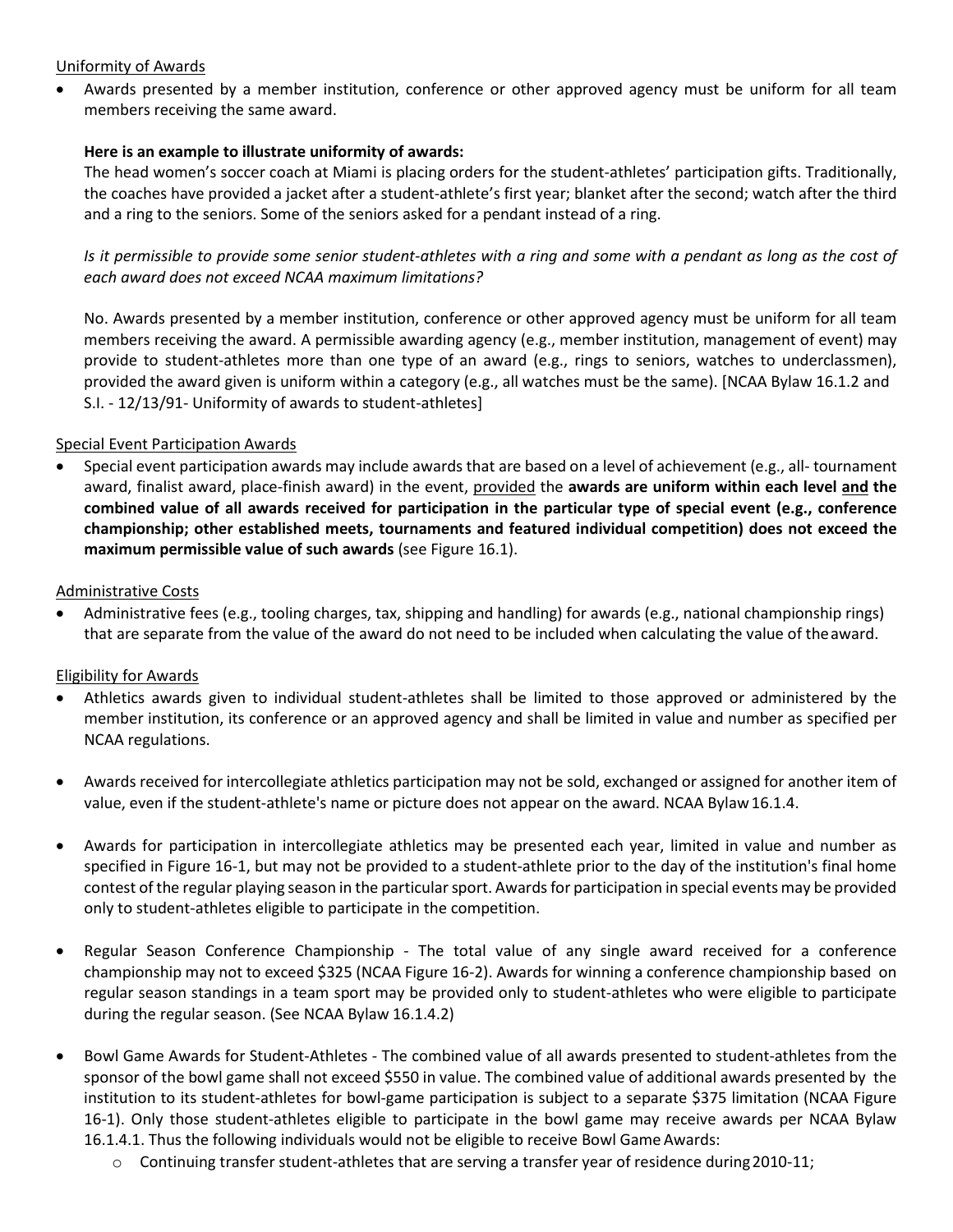- o Midyear Enrollee (Freshman or Transfer) Student-Athletes ; and
- o Nonqualifiers
- Postseason Awards for GA's, Undergraduate Assistant Coaches, or Volunteer Coaches May receive the awards that are given to the student-athletes participating in postseason competition (e.g., bowl game, NCAA tournament). Such awards are not considered compensation (Staff Interpretation 11/23/1988).
- Student-Athletes who are Medical Noncounters A student-athlete who is a counter (counts against the team's squad limits) with remaining eligibility who becomes injured or ill to the point that he or she never again will be able to participate may receive any awards given to team members for athletics participation. (Staff Interpretation from 01/29/1992)
- Participation Awards for Student-Athletes Serving a Transfer Year it is up to the discretion of the institution whether or not they will provide a student-athlete who is ineligible for competition due to serving an academic year in residence (transfer year) with annual participation awards or awards in recognition of special attainments or contributions to a team's competitive season (e.g., scholar athlete, most inspirational player). [Staff Interpretation from 12/07/1988]
- Postseason Awards for Student-Athletes Serving a Transfer Year student-athletes ineligible for intercollegiate competition but eligible for practice (e.g., transfer students) would not be permitted to receive awards for conference or national championships even if a conference champion is declared based upon regular-season standings, inasmuch as the student-athlete was not eligible to participate in such events. [Staff Interpretation from 12/07/1988]